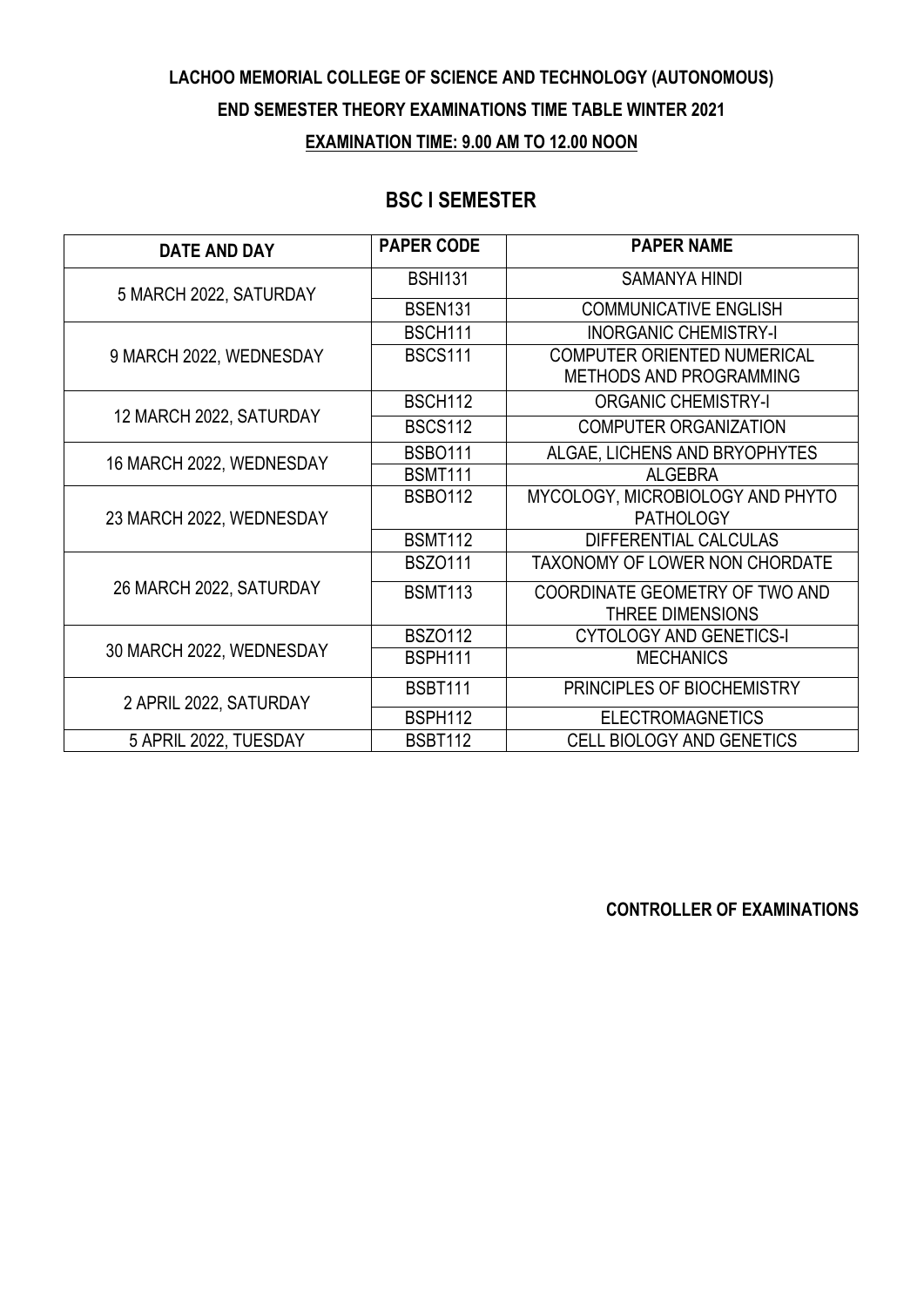### **LACHOO MEMORIAL COLLEGE OF SCIENCE AND TECHNOLOGY (AUTONOMOUS) END SEMESTER THEORY EXAMINATIONS TIME TABLE WINTER 2021 EXAMINATION TIME: 9.00 AM TO 12.00 NOON**

#### **BSC III SEMESTER**

| <b>DATE AND DAY</b>    | <b>PAPER CODE</b> | <b>PAPER NAME</b>                           |
|------------------------|-------------------|---------------------------------------------|
| 4 MARCH 2022, FRIDAY   | <b>BSES331</b>    | <b>ENVIROMENTAL STUDIES</b>                 |
| 8 MARCH 2022, TUESDAY  | <b>BSCH311</b>    | <b>INORGANIC CHEMISTRY II</b>               |
|                        | <b>BSCS311</b>    | <b>WEB DESIGN</b>                           |
|                        | <b>BSEC311</b>    | <b>FEEDBACK SYSTEMS</b>                     |
| 11 MARCH 2022, FRIDAY  | <b>BSCH312</b>    | PHYSICAL CHEMISTRY II                       |
|                        | <b>BSCS312</b>    | <b>OPERATING SYSTEM</b>                     |
|                        | <b>BSEC312</b>    | <b>COMMUNICATION ELECTRONICS</b>            |
|                        | <b>BSBO311</b>    | ANATOMY OF ANGIOSPERMS, ECONOMIC            |
|                        |                   | BOTANY AND ETHNOBOTANY                      |
| 15 MARCH 2022, TUESDAY | <b>BSMT311</b>    | PARTIAL DIFFERENTIAL EQUATION AND           |
|                        |                   | <b>LAPLACE TRANSFORMS</b>                   |
| 22 MARCH 2022, TUESDAY | <b>BSB0312</b>    | PLANT REPRODUCTIVE BIOLOGY                  |
|                        | <b>BSMT312</b>    | <b>NUMERICAL ANALYSIS</b>                   |
| 25 MARCH 2022, FRIDAY  | <b>BSZ0311</b>    | <b>BIOLOGY OF CHORDATES</b>                 |
|                        | <b>BSMT313</b>    | DYNAMICS OF A PARTICLE                      |
| 29 MARCH 2022, TUESDAY | <b>BSZ0312</b>    | IMMUNOLOGY AND MICROBIOLOGY                 |
|                        | <b>BSPH311</b>    | STATISTICAL AND THERMAL PHYSICS             |
| 1 APRIL 2022, FRIDAY   | <b>BSBT311</b>    | <b>BIOPHYSICS AND INSTRUMENTATION</b>       |
|                        | BSPH312A          | ELECTRONIC DEVICES AND CIRCUITS             |
|                        | BSPH312B          | DATA COMMUNICATION AND NETWORKING           |
|                        | BSPHLT311         | EPIDEMIOLOGY II                             |
| 4 APRIL 2022, MONDAY   | <b>BSBT312</b>    | <b>BIOLOGY OF THE IMMUNE SYSTEM</b>         |
|                        | BSPHLT312         | <b>BIOSTATISTICS AND HEALTH INFORMATICS</b> |

**CONTROLLER OF EXAMINATIONS**